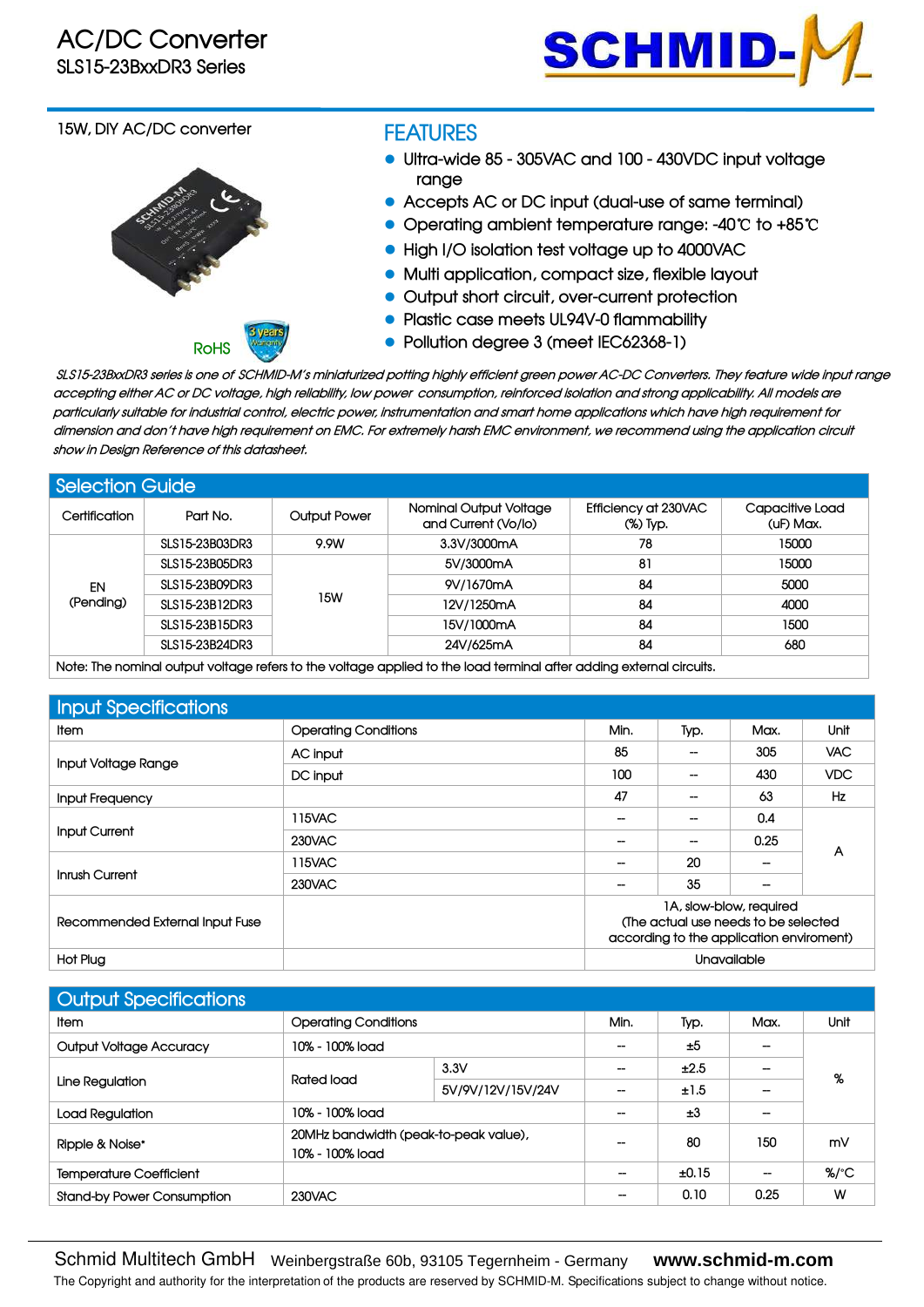# **AC/DC Converter SLS15-23BxxDR3 Series**

| <b>Short Circuit Protection</b> | Hiccup, continuous, self-recovery |     |                          |       |                |  |
|---------------------------------|-----------------------------------|-----|--------------------------|-------|----------------|--|
| Over-current Protection         | $\geq$ 110% o, self-recovery      |     |                          |       |                |  |
| Minimum Load                    |                                   | 10  | $\overline{\phantom{a}}$ | $- -$ | <b>o</b><br>70 |  |
|                                 | 115VAC input                      | $-$ | 8                        | $-$   |                |  |
| Hold-up Time                    | 230VAC input                      | $-$ | 40                       | $- -$ | ms             |  |

Note: 1. \* The "parallel cable" method is used for ripple and noise test, please refer to AC-DC Converter Application Notes for specific information; **2. The product isable to work with 0%-10% load and with stable output.**

| <b>General Specifications</b> |              |                                                          |                             |                          |                                                                   |                   |                     |  |
|-------------------------------|--------------|----------------------------------------------------------|-----------------------------|--------------------------|-------------------------------------------------------------------|-------------------|---------------------|--|
| Item                          |              |                                                          | <b>Operating Conditions</b> |                          | Typ.                                                              | Max.              | Unit                |  |
| Isolation                     | Input-output | Electric Strength Test for 1min.,<br>leakage current<5mA |                             | 4000                     | --                                                                | --                | <b>VAC</b>          |  |
| <b>Insulation Resistance</b>  | Input-output | At 500VDC                                                |                             | 100                      | $\hspace{0.05cm}$                                                 | --                | MΩ                  |  |
| <b>Operating Temperature</b>  |              |                                                          |                             | $-40$                    | --                                                                | $+85$             | $^{\circ}$ C        |  |
| Storage Temperature           |              |                                                          |                             | $-40$                    | --                                                                | $+105$            |                     |  |
| <b>Storage Humidity</b>       |              |                                                          |                             | $\overline{\phantom{a}}$ | --                                                                | 95                | %RH                 |  |
|                               |              | +55℃ to +85℃                                             | 3.3V/5V/9V/24V              | 1.67                     | $\hspace{0.05cm}$                                                 | $\hspace{0.05cm}$ |                     |  |
|                               |              | +55°C to +85°C                                           | 12V                         | 2.0                      | $\hspace{0.05cm}$                                                 | --                | $\%$ / $^{\circ}$ C |  |
| <b>Power Derating</b>         |              | +50°C to +85°C                                           | 15V                         | 1.72                     | $\hspace{0.05cm}$                                                 | $\hspace{0.05cm}$ |                     |  |
|                               |              | 85VAC - 100VAC                                           |                             | 1.33                     | $\overline{\phantom{a}}$                                          | $\hspace{0.05cm}$ |                     |  |
|                               |              | 277VAC - 305VAC                                          |                             | 0.72                     | $\hspace{0.05cm}$                                                 | --                | %/VAC               |  |
| <b>Safety Standard</b>        |              |                                                          |                             |                          | Design refer to IEC/EN/UL62368-1,<br>IEC/EN60335-1, IEC/EN61558-1 |                   |                     |  |
| <b>Safety Class</b>           |              |                                                          |                             | CLASS <sub>II</sub>      |                                                                   |                   |                     |  |
| <b>MTBF</b>                   |              |                                                          |                             |                          | MIL-HDBK-217F@25°C>1,000,000 h                                    |                   |                     |  |

| <b>Mechanical Specifications</b> |                                                             |
|----------------------------------|-------------------------------------------------------------|
| Case Material                    | Black plastic, flame-retardant and heat-resistant (UL94V-0) |
| <b>Dimension</b>                 | 33.34 x 21.50 x 9.72mm                                      |
| Weight                           | 14g (Typ.)                                                  |
| Cooling method                   | Free air convection                                         |

|                  | <b>Electromagnetic Compatibility (EMC)</b>                  |                          |                                                                              |                  |
|------------------|-------------------------------------------------------------|--------------------------|------------------------------------------------------------------------------|------------------|
|                  |                                                             | CISPR32/EN55032          | CLASS A (Application circuit 1, 4)                                           |                  |
|                  | <b>CE</b>                                                   | CISPR32/EN55032          | CLASS B (Application circuit 2, 3, 5)                                        |                  |
| <b>Emissions</b> | <b>RE</b>                                                   | CISPR32/EN55032          | CLASS A (Application circuit 1, 4)                                           |                  |
|                  |                                                             | CISPR32/EN55032          | CLASS B (Application circuit 2, 3, 5)                                        |                  |
|                  | <b>ESD</b>                                                  | IEC/EN61000-4-2          | Contact ±6KV / Air ±8KV                                                      | Perf. Criteria A |
|                  | <b>RS</b>                                                   | IEC/EN61000-4-3          | 10V/m                                                                        | perf. Criteria A |
|                  |                                                             | IEC/EN61000-4-4          | ±2KV (Application circuit 1, 2)                                              | perf. Criteria B |
|                  | EFT                                                         | IEC/EN61000-4-4          | $±4$ KV (Application circuit 3, 4, 5)                                        | perf. Criteria B |
|                  |                                                             | IEC/EN61000-4-5          | line to line $\pm$ 1KV (Application circuit 1, 2)                            | perf. Criteria A |
| Immunity         |                                                             | IEC/EN61000-4-5          | line to line ±2KV (Application circuit 3, 4)                                 | perf. Criteria A |
| Surge            |                                                             | IEC/EN61000-4-5          | line to line $\pm 2$ KV/line to ground $\pm 4$ KV<br>(Application circuit 5) | perf. Criteria A |
|                  | CS                                                          | IEC/EN61000-4-6          | 10Vr.m.s                                                                     | perf. Criteria A |
|                  | Voltage dip, short<br>interruption and voltage<br>variation | IEC/EN61000-4-11 0%, 70% |                                                                              | perf. Criteria B |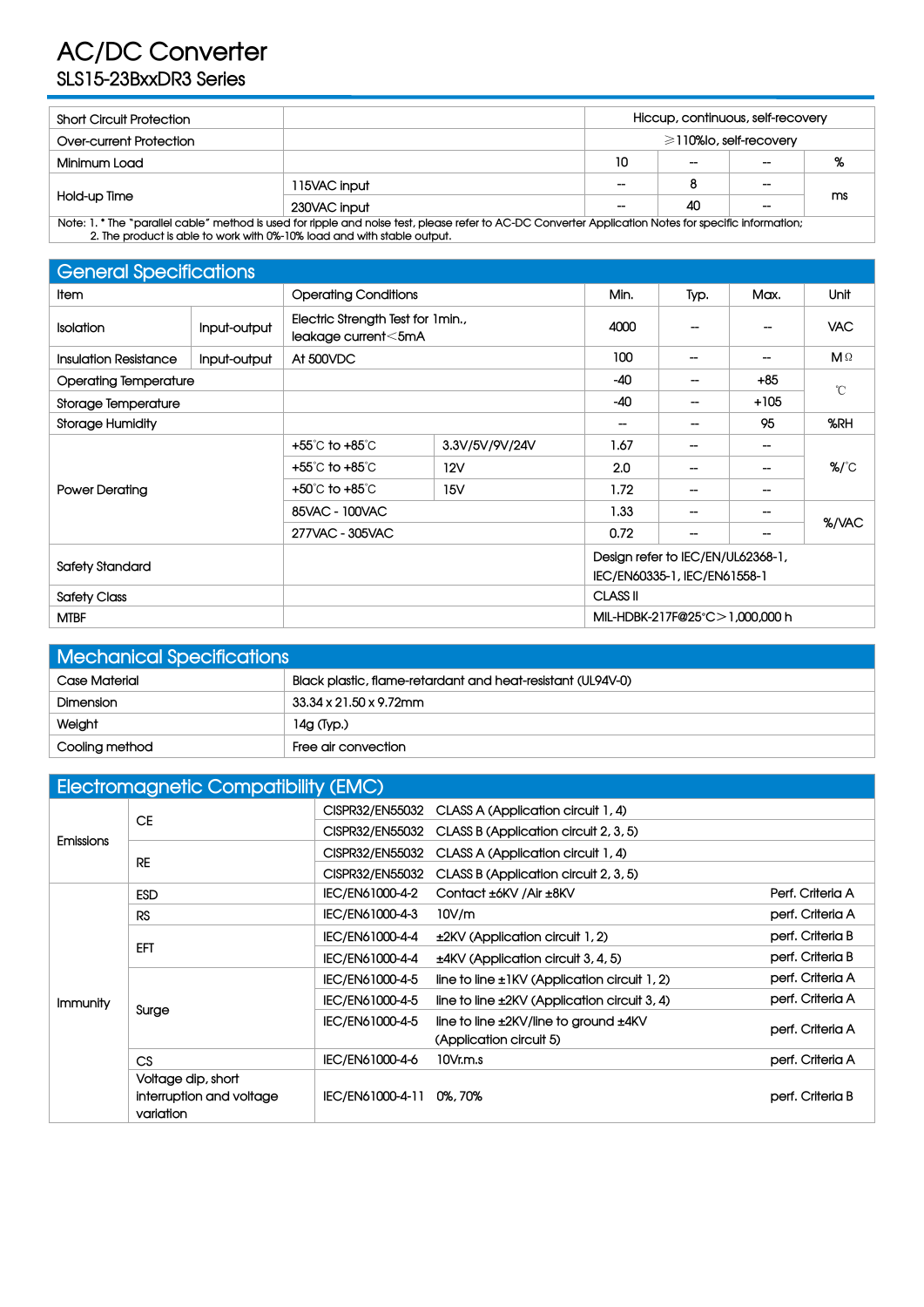# **AC/DC Converter**

# **SLS15-23BxxDR3 Series**



Note: 1) With an AC input between 85-100VAC/277-305VAC and a DC input between 100-140VDC/390-430VDC, the output power must be derated as per **temperature derating curves;**

2) This product is suitable for applications using natural air cooling; for applications in closed environment please consult factory or one of our FAE.





## **Additional Circuits Design Reference**



|                |                                                                   | SLS15 series additional components selection guide (No EMC devices) |                              |                                   |                  |                  |                                                                                       |            |
|----------------|-------------------------------------------------------------------|---------------------------------------------------------------------|------------------------------|-----------------------------------|------------------|------------------|---------------------------------------------------------------------------------------|------------|
| Part No.       | C1 (required)                                                     | C <sub>2</sub> (required)                                           | C <sub>3</sub><br>(required) | (required)                        | C4<br>(required) | C <sub>5</sub>   | CY1 (required)                                                                        | <b>TVS</b> |
| SLS15-23B03DR3 | 33uF/450V                                                         | 1500uF/6.3V<br>(solid-state capacitor)                              |                              | $2.0$ uH/15m $\Omega$<br>Max/6.5A | 470uF/16V        |                  | lnF/<br>400VAC<br>(the 9V and 5V<br>applications had<br>$2.2nF$ $3/5$ of the<br>time) | SMBJ7.0A   |
| SLS15-23B05DR3 | $(-25^\circ \text{C}$ to +85 $\textdegree$ C,<br>85-305VAC input; | 1000uF/16V<br>(solid-state capacitor)                               |                              |                                   |                  | $0.1$ uF/<br>50V |                                                                                       |            |
| SLS15-23B09DR3 | -40℃ to +85℃,<br>165-305VAC input)                                | 470uF/16V                                                           |                              |                                   | 220uF/16V        |                  |                                                                                       | SMBJ12A    |
| SLS15-23B12DR3 | 47uF/450V                                                         | (solid-state capacitor)                                             |                              |                                   | 220uF/16V        |                  |                                                                                       | SMBJ20A    |
| SLS15-23B15DR3 | $(-40^\circ \text{C}$ to +85 $\text{C}$ ,<br>85-305VAC input)     | 470uF/25V                                                           | 470uF/25V                    |                                   | 220uF/25V        |                  |                                                                                       |            |
| SLS15-23B24DR3 |                                                                   | 470uF/35V                                                           |                              |                                   | 100uF/35V        |                  |                                                                                       | SMBJ30A    |

#### **Note:**

1. C1 is used as filter capacitor with AC input (must be connected externally) and as EMC filter capacitor with DC input (must be connected), and it is **recommended to use the capacitor with ripple current** >**400mA@100KHz.**

2. We recommend using an electrolytic capacitor with high frequency and low ESR rating for C4 (refer to manufacture's datasheet), electrolytic capacitor can be used for C2, C3 when applied in normal and high temperature environments. Combined with C2, C3, L1, they form a pi-type filter circuit. Choose a capacitor voltage rating with at least 20% margin, in other words not exceeding 80%. C5 is a ceramic capacitor, used for filtering high frequency noise. 3. A suppressor diode (TVS) is recommended to protect the application in case of converter failure and specification should be 1.2 times of the output voltage.

**4. LDM ( 1.2mH, P/N: 12050314); L1 ( 2.0uH, P/N: 12050419) quotation is available. SCHMID-M**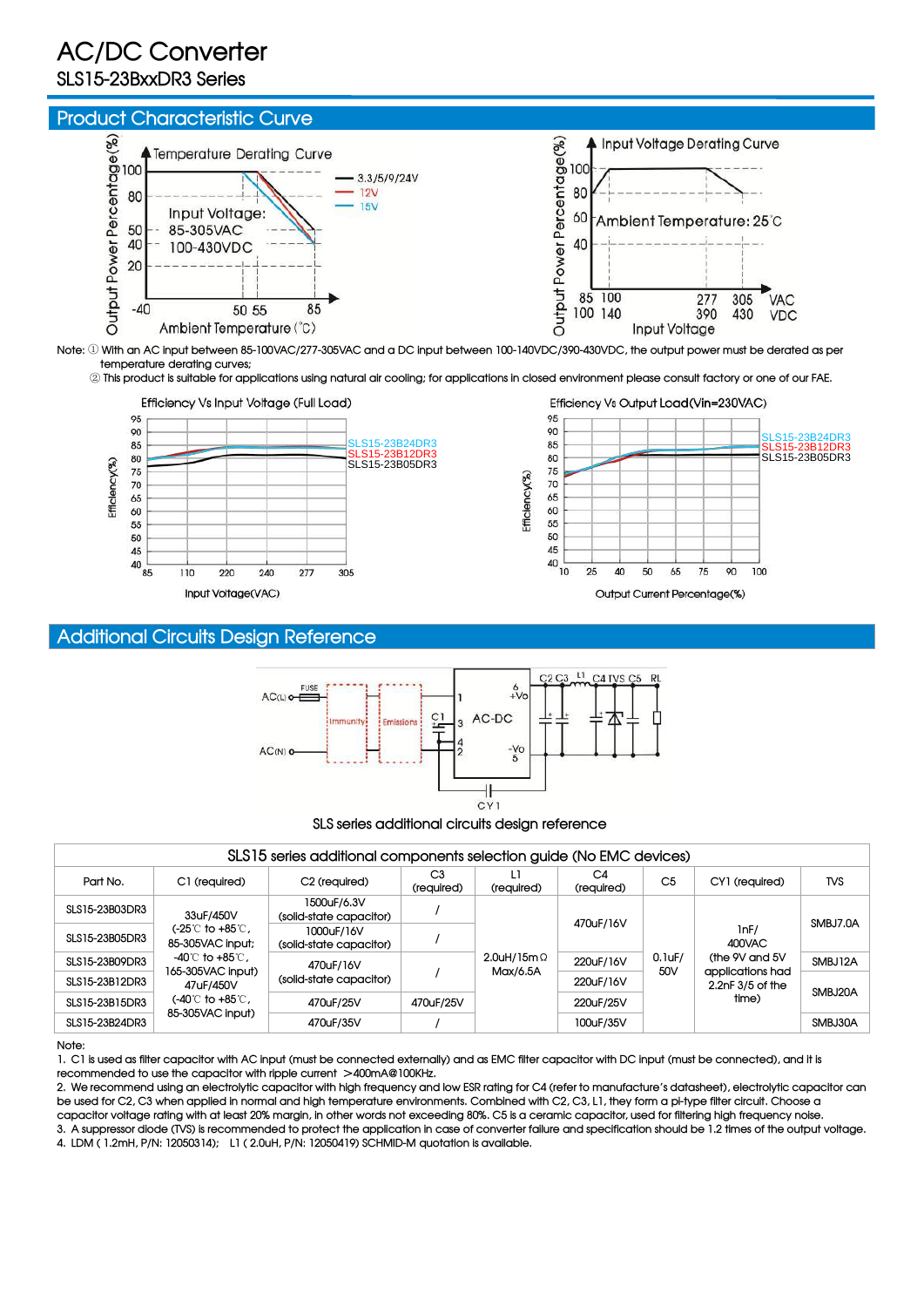# **AC/DC Converter SLS15-23BxxDR3 Series**

## **Environmental Application EMC Solution**

|                        |                                      | LS series environmental application EMC solution selection table                |                        |                                    |                  |                  |
|------------------------|--------------------------------------|---------------------------------------------------------------------------------|------------------------|------------------------------------|------------------|------------------|
| Recommended<br>circuit | Application<br>environmental         | <b>Typical industry</b>                                                         | Input voltage<br>range | Environment<br>temperature         | <b>Emissions</b> | Immunity         |
|                        | <b>Basic application</b>             | None                                                                            |                        | -40℃ to +85℃                       | CLASS A          | <b>CLASS III</b> |
|                        | Indoor civil<br>environment          | Smart home/Home appliances<br>(2)                                               |                        |                                    | CLASS B          | CLASS III        |
| $\overline{2}$         | Indoor general<br>environment        | Intelligent building/Intelligent<br>agriculture                                 |                        | -25 $\degree$ to +55 $\degree$ C   |                  |                  |
| 3                      | Indoor industrial<br>environment     | Manufacturing workshop                                                          | 85-305VAC              | -25 $\degree$ C to +55 $\degree$ C | <b>CLASS B</b>   | <b>CLASS IV</b>  |
| 4                      | Outdoor general<br>environment       | ITS/Video monitoring/Charging<br>point/Communication/Security<br>and protection |                        | -40℃ to +85℃                       | CLASS A          | <b>CLASS IV</b>  |
| 5                      | Outdoor<br>industrial<br>environment | Electricity/Grid                                                                |                        | $-40^{\circ}$ to $+85^{\circ}$     | Class B          | <b>CLASS IV</b>  |

## **Electromagnetic Compatibility Solution--Recommended Circuit**

### **1. Application circuit 1——Basic application**



#### **Application circuit 1**

| Application environmental | Ambient temperature range        | <b>CLASS</b><br>Immunity ( | <b>Emissions CLASS</b> |
|---------------------------|----------------------------------|----------------------------|------------------------|
| Basic application         | $\pm$ 95 $\degree$<br>-40℃<br>ŤΩ | A OO TT<br><b>CLASS</b>    | $2$ LASS $\prime$      |

| Component                                                                                                                                                         | Recommended value                                 |  |  |  |  |
|-------------------------------------------------------------------------------------------------------------------------------------------------------------------|---------------------------------------------------|--|--|--|--|
| <b>FUSE</b>                                                                                                                                                       | 1A/300V, slow-blow, required                      |  |  |  |  |
| R1                                                                                                                                                                | $6.8\,\Omega$ /3W (wire-wound resistor, required) |  |  |  |  |
| CХ                                                                                                                                                                | 0.1uF/310VAC                                      |  |  |  |  |
| LDM                                                                                                                                                               | 1.2mH/Max: 2.5 Ω /Min: 0.4A                       |  |  |  |  |
| Note 1: R1 is the input plug-in resistor, this resistor needs to be a wire-wound resistor (required), please do not select chip resistor or carbon film resistor. |                                                   |  |  |  |  |

Note 2: According to the certification requirements, the X capacitor needs to be connected in parallel with the bleeder resistance, the recommended resistance value is less than  $3.8M\Omega$ , and the actual need to be selected according to the certification standard.

#### **2. Application circuit 2——Universal system recommended circuits for indoor civil /general environment**



#### **Application circuit 2**

| Application environmental | Ambient temperature range | nunity CLASS | missions CLASS |
|---------------------------|---------------------------|--------------|----------------|
| Indoor civil /general     | -25                       | CLASS II     | CLASS B        |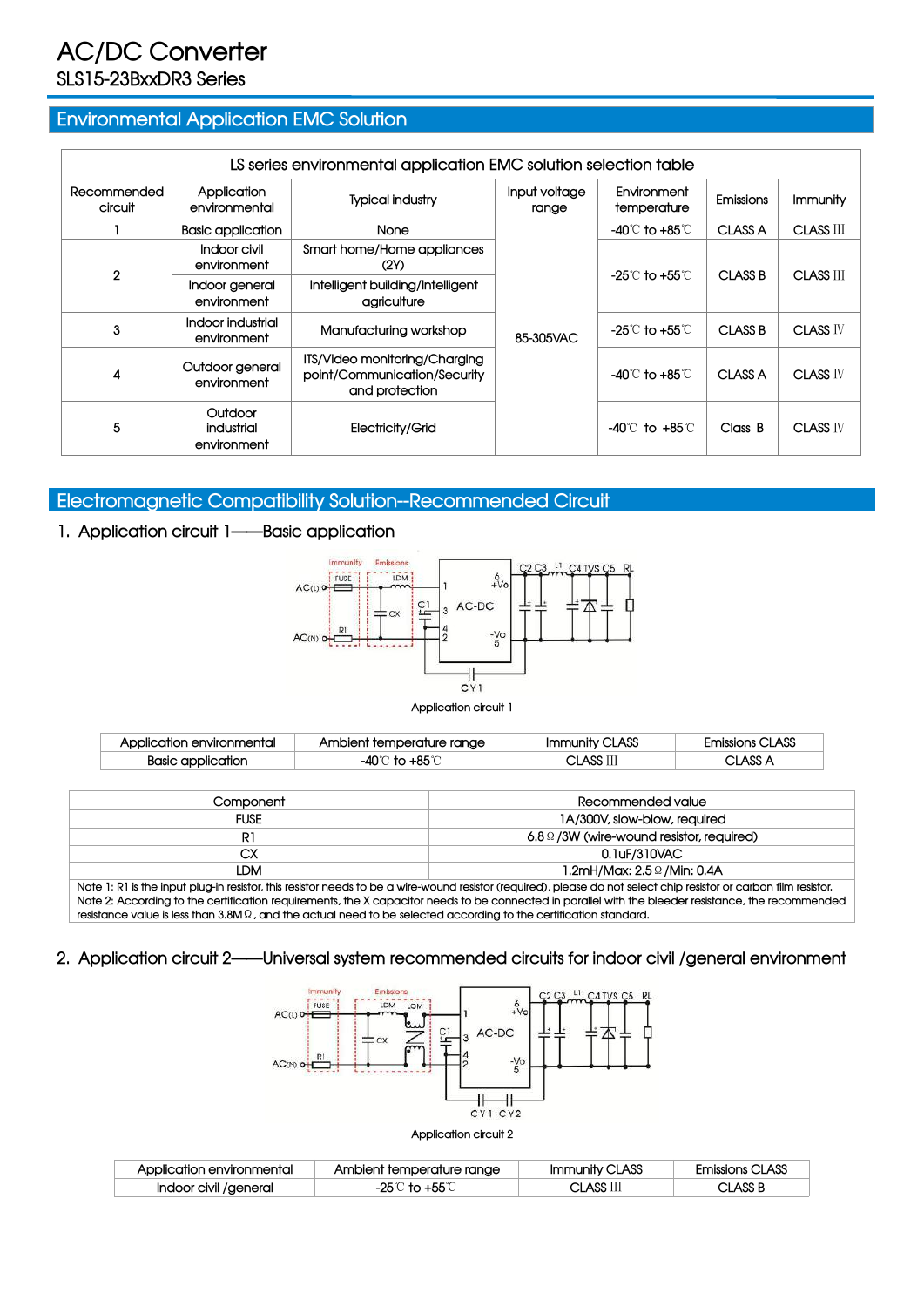| Component   | Recommended value                                 |
|-------------|---------------------------------------------------|
| <b>FUSE</b> | 1A/300V, slow-blow, required                      |
| R1          | $6.8\,\Omega$ /3W (wire-wound resistor, required) |
| СX          | 0.2uF/310VAC                                      |
| LDM         | 1.2mH/Max: 2.5 Ω /Min: 0.4A                       |
| LCM         | 12.6mH/Min: 0.4A                                  |

Note 1: In the home appliance application environment, the two Y capacitors of the primary and secondary need to be externally connected **(CY1/CY2, value at 2.2nF/250VAC), which can meetthe EN60335 certification.**

Note 2: According to the certification requirements, the X capacitor needs to be connected in parallel with the bleeder resistance, the recommended resistance value is less than  $2.5M\Omega$ , and the actual need to be selected according to the certification standard.

Note 3: R1 is the input plug-in resistor, this resistor needs to be a wire-wound resistor (required), please do not select chip resistor or carbon film resistor.

#### **3. Application circuit 3——Universal system recommended circuits for indoor industrial environment**



**Application circuit 3**

| Application environmental | Ambient temperature range | Immunity CLASS | <b>Emissions CLASS</b> |
|---------------------------|---------------------------|----------------|------------------------|
|                           |                           | ACC TT<br>nu.  | ∠LASS B                |

| Component   | Recommended value                                 |
|-------------|---------------------------------------------------|
| <b>FUSE</b> | 2A/300V, slow-blow, required                      |
| R1          | $6.8 \Omega / 3W$ (wire-wound resistor, required) |
| <b>MOV</b>  | S14K350                                           |
| <b>CX</b>   | 0.2uF/310VAC                                      |
| <b>LDM</b>  | 1.2mH/Max: $2.5\,$ $\Omega$ /Min: 0.4A            |
| <b>LCM</b>  | 12.6mH/Min: 0.4A                                  |
| .           | .<br>.                                            |

Note 1: R1 is the input plug-in resistor, this resistor needs to be a wire-wound resistor (required), please do not select chip resistor or carbon film resistor. Note 2: According to the certification requirements, the X capacitor needs to be connected in parallel with the bleeder resistance, the recommended resistance value is less than 2.5M Q, and the actual need to be selected according to the certification standard.

#### **4. Application circuit 4——Universal system recommended circuits for outdoor general environment**



#### **Application circuit 4**

| Application environmental   | Ambient temperature range          | Immunity CLASS | <b>Emissions CLASS</b> |
|-----------------------------|------------------------------------|----------------|------------------------|
| Outdoor general environment | $\mathbf{A} + \mathbf{Q}$<br>י∩ו⁄. |                |                        |

| Component   | Recommended value                                 |
|-------------|---------------------------------------------------|
| <b>FUSE</b> | 2A/300V, slow-blow, required                      |
| R1          | $6.8\,\Omega$ /3W (wire-wound resistor, required) |
| <b>MOV</b>  | S14K350                                           |
| CХ          | 0.1uF/310VAC                                      |
| LDM         | 1.2mH/Max: $2.5\,$ /Min: 0.4A                     |
| .<br>.<br>. | $\sim$                                            |

Note 1: R1 is the input plug-in resistor, this resistor needs to be a wire-wound resistor (required), please do not select chip resistor or carbon film resistor. Note 2: According to the certification requirements, the X capacitor needs to be connected in parallel with the bleeder resistance, the recommended resistance value is less than 3.8M Q, and the actual need to be selected according to the certification standard.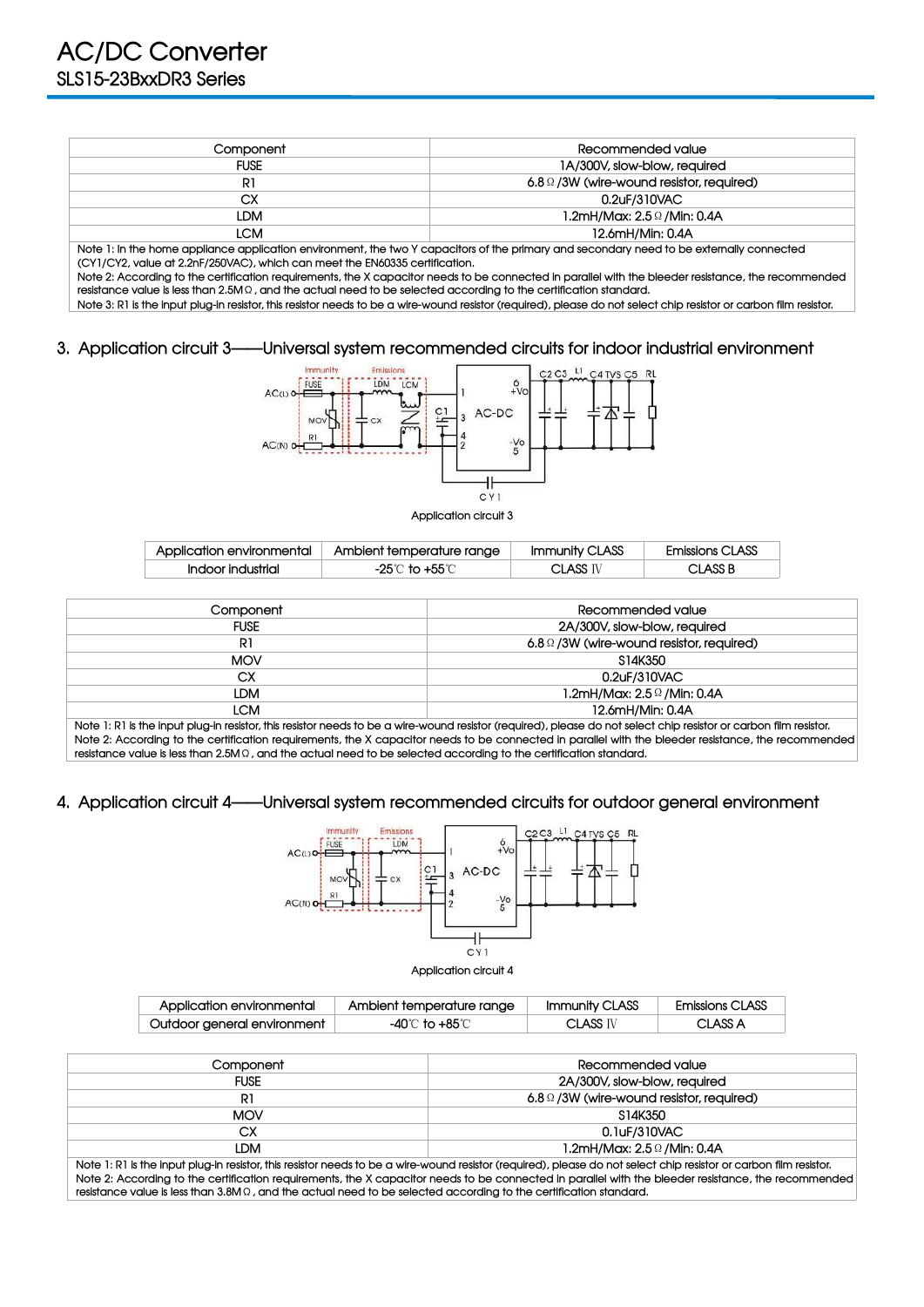**5. Application circuit 5——Universal system recommended circuits for outdoor industrial environment**



| Application environmental      | Ambient temperature range | Immunity CLASS                 | <b>Emissions CLASS</b> |
|--------------------------------|---------------------------|--------------------------------|------------------------|
| Outdoor industrial environment | ⊦85°Ր                     | $\mathsf{LLASS}^{\mathrm{IV}}$ | CLASS B                |

| Component                                                                                                                 | Recommended value                                                                                                                                                                                                                                                                                                        |
|---------------------------------------------------------------------------------------------------------------------------|--------------------------------------------------------------------------------------------------------------------------------------------------------------------------------------------------------------------------------------------------------------------------------------------------------------------------|
| <b>FUSE</b>                                                                                                               | 2A/300V, slow-blow, required                                                                                                                                                                                                                                                                                             |
| R1                                                                                                                        | $6.8 \Omega / 3W$ (wire-wound resistor, required)                                                                                                                                                                                                                                                                        |
| <b>MOV</b>                                                                                                                | S14K350                                                                                                                                                                                                                                                                                                                  |
| СX                                                                                                                        | 0.2uF/310VAC                                                                                                                                                                                                                                                                                                             |
| LDM                                                                                                                       |                                                                                                                                                                                                                                                                                                                          |
| <b>LCM</b>                                                                                                                | 12.6mH/Min: 0.4A                                                                                                                                                                                                                                                                                                         |
| CY3/CY4                                                                                                                   | InF/400VAC                                                                                                                                                                                                                                                                                                               |
| resistance value is less than 2.5M $\Omega$ , and the actual need to be selected according to the certification standard. | Note 1: R1 is the input plug-in resistor, this resistor needs to be a wire-wound resistor (required), please do not select chip resistor or carbon film resistor.<br>Note 2: According to the certification requirements, the X capacitor needs to be connected in parallel with the bleeder resistance, the recommended |

**SLS15-23BxxDR3 series dimensions**

## **Dimensions and Recommended Layout**



THIRD ANGLE PROJECTION  $\bigoplus$ 33.74 [1.328] 2.20 [0.087]  $-2.80$  [0.110]<br> $-5.00$  [0.197] 1.80 [0.071]  $\overline{2}$  $\overline{3}$  $\overline{4}$ 5 6 **Top View** r r (PCB Layout)

Note: Grid 2.54\*2.54mm

| Pin            | Mark      |
|----------------|-----------|
|                | AC(L)     |
| $\overline{2}$ | AC(N)     |
| 3              | $+V(cap)$ |
|                | $-V(cap)$ |
| 5              | $-VO$     |
| ค              | $+V_0$    |

Note: Unit: mm[inch]<br>Pin section tolerances:  $\pm 0.10[\pm 0.004]$ General tolerances:  $\pm 0.50[\pm 0.020]$